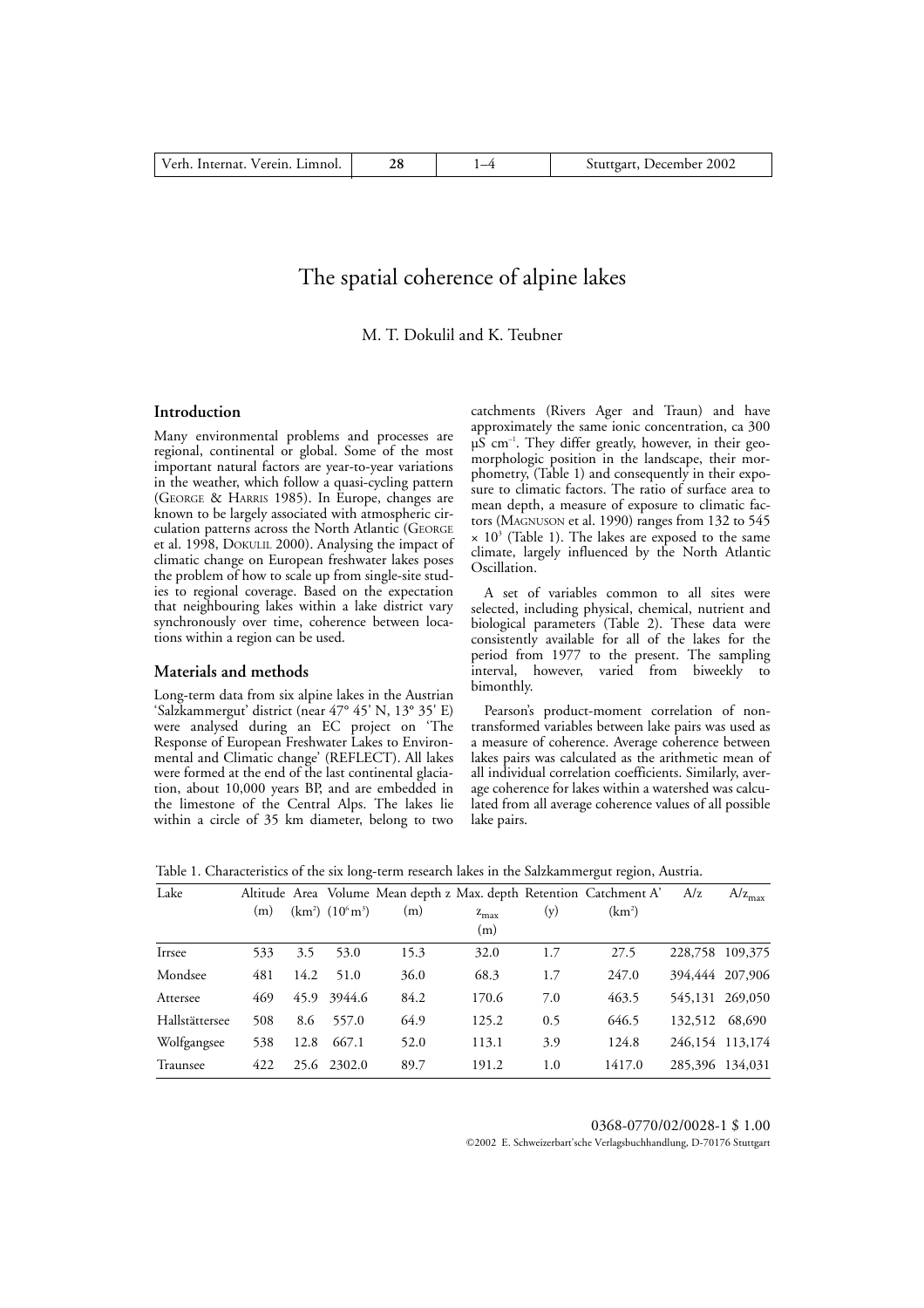| Type       | Variable      | Unit                     |
|------------|---------------|--------------------------|
| Physical   | Temperature   | $\rm ^{\circ}C$          |
|            | Secchi depth  | m                        |
| Chemical   | рH            |                          |
|            | Conductivity  | $\mu$ S cm <sup>-1</sup> |
|            | Oxygen        | $mg L^{-1}$              |
| Nutrients  | Nitrogen      | $mg L^{-1}$              |
|            | Phosphorus    | mol $L^{-1}$             |
|            | N: P          | mol $L^{-1}$             |
|            | Silicate      | mol $L^{-1}$             |
| Biological | Chlorophyll a | $\mu g \ L^{-1}$         |

Table 2. List of variables and units.

## **Results and discussion**

The grand mean correlation for the 150 correlation coefficients for the ten variables and all lake pairs was  $r = 0.47$ . Correlations for the

combination of individual lake pairs and variables ranged from  $-0.73$  to  $+0.99$ .

Positive correlation values, indicating trends in the same direction in all lake pairs, were observed for the physical variables temperature and Secchi depth, for ionic (conductivity), oxygen, nitrogen and silica concentrations (Fig. 1). Correlation coefficients for all other variables ranged from strongly positive to strongly negative, indicating a great deal of dissimilarity over time among several lake pairs. Variability was greatest for pH values, a reflection of individual lake processes. Coherence between all of the lake pairs was strongest for epilimnetic temperature, ranging from +0.95 to +0.99. Lake surface temperatures in the region are most directly related to air temperatures across Europe and the North Atlantic Oscillation (NAO), as demonstrated by LIVINGSTONE & DOKULIL (2001).

Average coherence between lake pairs decreased along the lake chain in both catchments (Table 3). The greatest synchrony in the



Fig. 1. Box-plot of coherence for individual variables indicated along the x-axis, and all lake pairs. Solid line for median and dotted line for mean.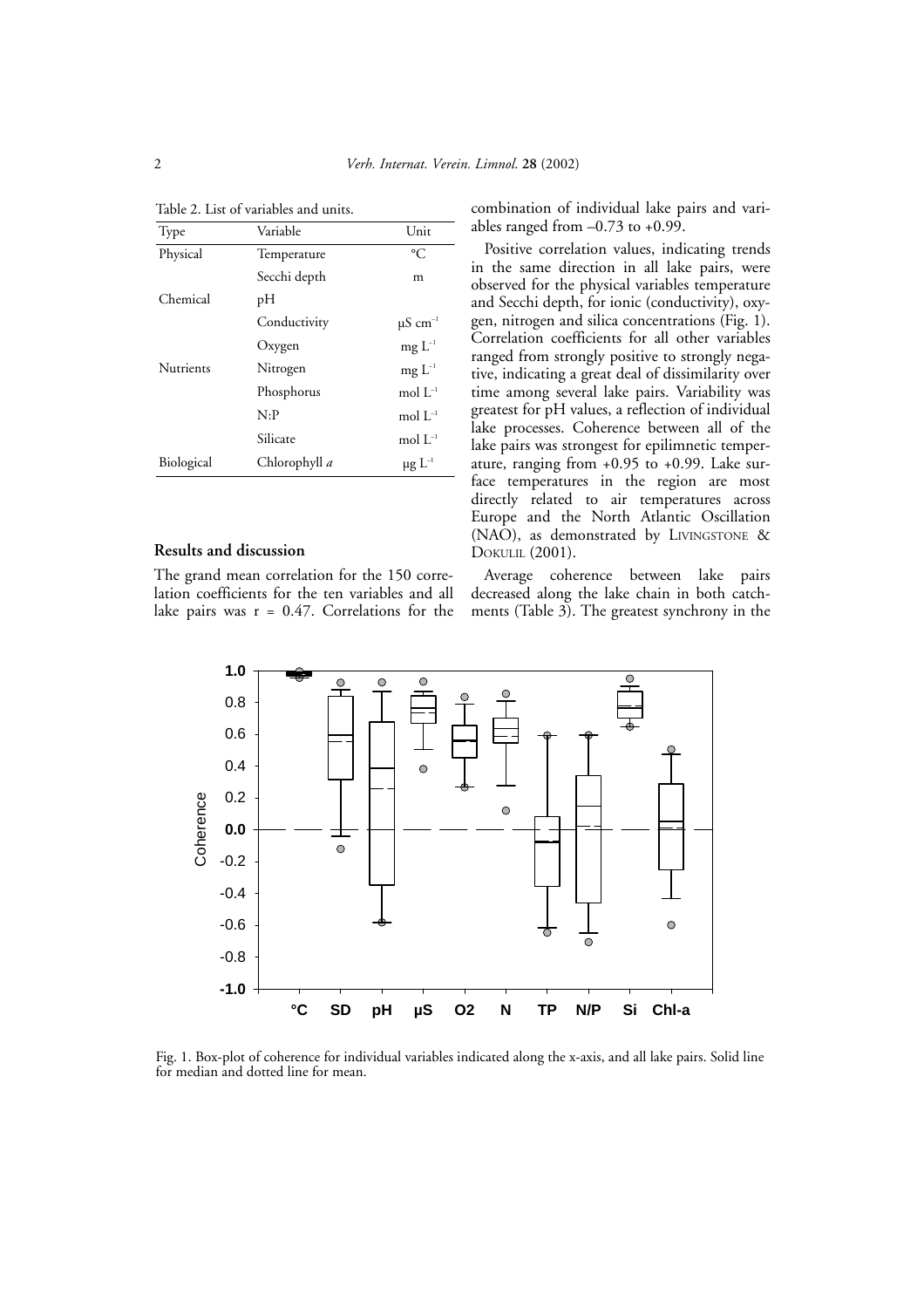| Catchment                | Lake pair                |             |                      |
|--------------------------|--------------------------|-------------|----------------------|
|                          | Lake 1                   | Lake 2      | Average<br>coherence |
| Ager                     | Irrsee                   | Mondsee     | 0.595                |
|                          | Mondsee                  | Attersee    | 0.397                |
|                          | Attersee                 | Irrsee      | 0.359                |
|                          | Average across catchment |             | 0.450                |
| Traun                    | Hallstättersee           | Traunsee    | 0.658                |
|                          | Hallstättersee           | Wolfgangsee | 0.451                |
|                          | Wolfgangsee              | Traunsee    | 0.364                |
| Average across catchment | 0.491                    |             |                      |

Table 3. Statistics for all lake pairs and all variables for the two catchments.

Ager watershed was found for the Irrsee–Mondsee lake pair, two lakes of similar exposure and landscape characteristics. The correlation coefficients for the other two lake pairs were lower, due to sheltering by mountains and greater distance. The highest average coherence in the region was observed for the Hallstättersee–Traunsee pair, two deep valley lakes connected by the dominating River Traun. Correlations of both lakes to Wolfgangsee, a lake in the same watershed, were weaker because of its position relative to Hallstättersee and Traunsee. Although lying in a different catchment, Wolfgangsee is more synchronised with Mondsee and Irrsee than with any lake of its own watershed, based on its position in the landscape and the surrounding landform. The average coherences were +0.55 and +0.65, respectively. The lowest coherence (+0.25) has been calculated for Irrsee–Hallstättersee, the two most distant lakes having the greatest morphometrical and landform difference. The total mean correlation for the two catchments, i.e. +0.45 and +0.49 (Table 3), was not significantly different.

Similarity in morphology, measured as the relative difference in mean depth or 'area/depth' ratios, did not significantly correlate with coherence, in contrast to findings elsewhere (MAGNUSON et al. 1990, GEORGE et al. 2000). Coherence decreased progressively with increasing size differences in the basins  $(r = -0.66,$   $P < 0.05$ ), similar to lakes in the English Lake District but less pronounced (GEORGE et al. 2000). The weaker connection between size and coherence in the alpine lakes may be partly explained by the more rigid regional geomorphology (e.g. higher mountain ridges, deeper valleys) and hence often localised weather effects. The levels of coherence between lake pairs was also weakly influenced by the relative difference in their retention times  $(r = -0.56, P)$  $< 0.10$ ).

### **Conclusions**

A high degree of spatial coherence was observed between alpine lakes in Austria, particularly for lake pairs of higher lake order. Area and retention time appeared to be the most influential variables, despite the variable and often pronounced geomorphology in the region. The highest coherence levels for individual variables ranked in the order of temperature > conductivity > silica. Coherence levels between groups of variables decreased sequentially from physical parameters > basic chemical > nutrients > biological.

Synchrony among lakes within a lake district will enable a broader interpretation of climatic impacts, e.g. by the North Atlantic Oscillation, on a regional scale.

### **Acknowledgements**

This work has been funded by the EC-Project ENV4-CT97-0453 (REFLECT) and the Federal Ministry of Education, Science and Cultural affairs (BMBWK) of the Republic of Austria. Additional data support by the Federal Institute of Freshwater Ecology, Fisheries and Lake Research is gratefully acknowledged. We also thank all those individuals who have helped collecting and analysing samples over so many years.

#### **References**

- DOKULIL, M. T., 2000: Die Bedeutung hydroklimatischer Ereignisse für die Dynamik des Phytoplanktons in einem alpinen Klarwassersee (Mondsee, Österreich). – *Beiträge zur angewandten Gewässerökologie Norddeutschlands* **4:** 87–93.
- GEORGE, D. G. & HARRIS, G. P., 1985: The effect of climate on long-term changes in the crustacean zooplankton biomass of Lake Windermere, UK. – *Nature* **316:** 536–539.
- GEORGE, D. G., TALLING, J. F. & RIGG, E., 2000: Factors influencing the temporal coherence of five lakes in the English Lake District. – *Freshwater Biol*. **43:** 449–461.
- GEORGE, D. G., JONES, J. G., PUNČOCHÁŘ, P., REYNOLDS, C. S. & SUTCLIFFE, D. W. (eds.), 1998: *Management of Lakes and*